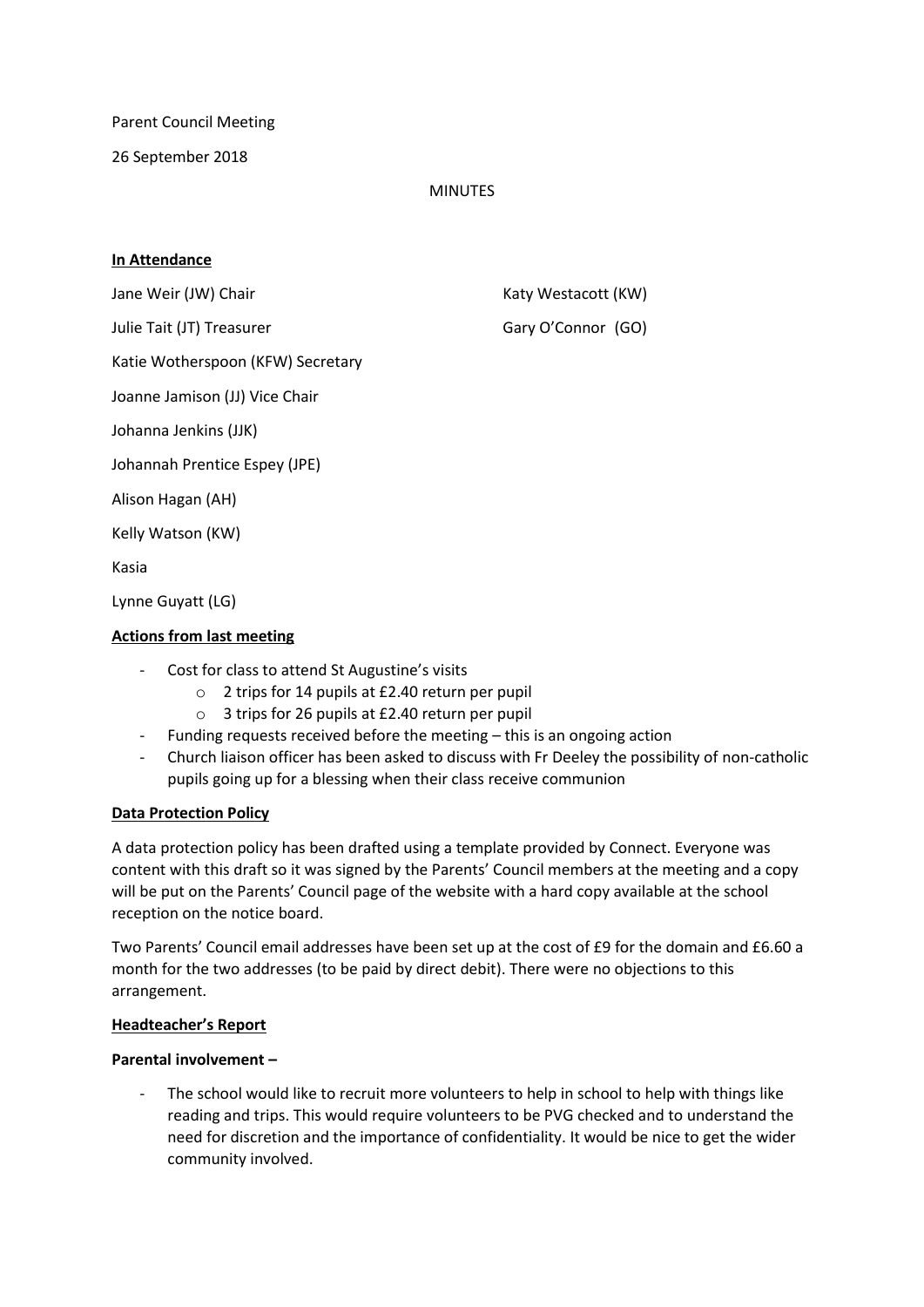- The reason there was a delay to the Open Doors days was to allow the work on the classrooms to be concluded. It was decided to hold these after school so that parents could look round the classrooms without disturbing pupils.
- The Family Learning (curriculum) morning is on 8<sup>th</sup> November from 9.15 10.15 am. Tea and coffee available from 8.50.
- CEC open day is on 31 October: School will be open for one hour in the morning and one hour in the afternoon. St Augustine's ex-pupils normally come to be guides.

# **Staffing –**

- A permanent fulltime PSA and a temporary part time PSA (mornings) have been appointed and will start imminently.
- While Mrs Westacott is on adoption leave, Mr O'Connor will be acting head until the interview process is completed. This is due to happen in the near future. Staffing is currently being worked out and parents will be updated as soon as possible. Mrs Westacott reiterated that the learning and teaching of the children is the highest priority.
- Interviews for an administrator were held on 27 September
- The new Business Administrator will start after the October break.

**Health and Safety/Risk assessment -** The stairs into the playground have been declared unsafe and will be cordoned off until they have a non-slip covering on them. This will also apply to the stairs behind the PE hall. This work should be done soon.

### **Funding Requests –**

- First Communion Retreat train fares £90
- St Margaret's Day celebration £30
- 60<sup>th</sup> Birthday celebrations £TBD
- Oven and Food trolley £TBD
- Baskets for storage £112

Mrs Westacott also said that the Council have apologised for the delays to completing the school building and have complimented the staff for how they have handled it. She also highlighted that a lot of ideas developed at St Margaret's are now being implemented across schools in Edinburgh.

## **Treasurer's Report**

- The balance at the bank is £4446.19
- The cheque from the Robertson Trust for £637, match funding what was raised at the quiz, is still to be put in the bank
- Overall balance is £5083.19
- The 2017/18 accounts have been passed by OSCR

### **Fundraising Calendar**

- It was agreed to provisionally set event dates. To do this Mrs Westacott is going to check with the Business Manager how many lets we are allowed.
- It was decided that we would go ahead with the spooky walk / fire station visit for P1-P3 as they always enjoy this.
- KW will ask the rest of the school what they would like for Halloween.
- The Halloween events will not be fundraisers this year. We will have another fundraiser later in the year at which we hope to get match funding. This will be discussed further at the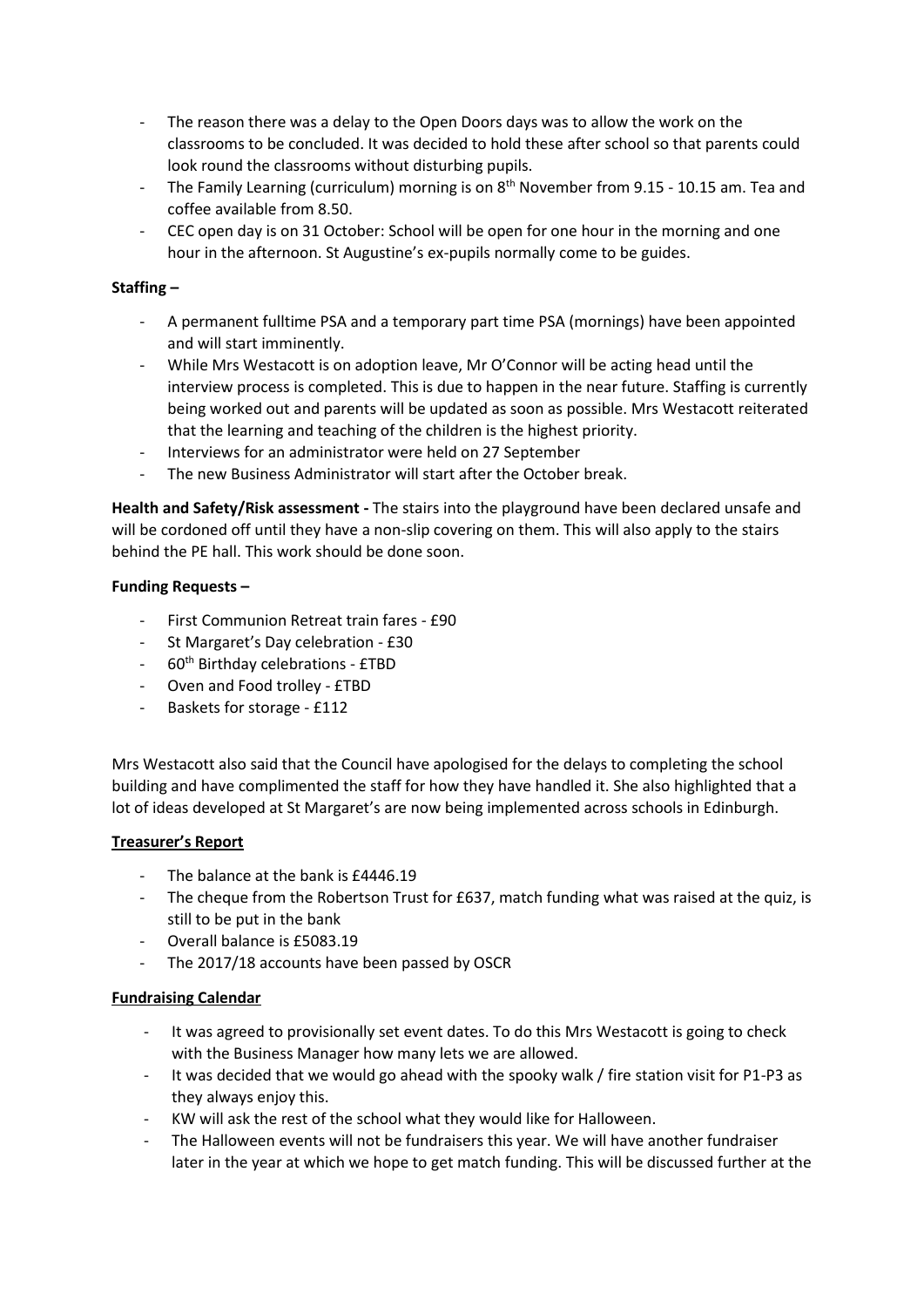October Parents' Council meeting, all suggestions welcome and a Facebook message will be put out to ask the wider parent body for ideas.

- There was a suggestion that the sponsored event and the family event could be help separately.
- We will have a bag pack between now and Christmas to raise funds for the pantomime buses. The school will book the coaches and submit a funding request to the Parents' Council.
- There will be another bag pack later in the year for the sailing
- JJ will agree the dates of these with the supermarkets
- It was agreed that a team should be put together for the  $60<sup>th</sup>$  anniversary event and that an email would go out to the wider parent body from the fundraiser. Asking for volunteers.

# **Other Discussions**

**Food For Thought –** There was a request for the Parents' Council to subsidise some of the equipment for this project that is outside of the Government funding. This is for food preparation, Food growing and Poly Tunnels. There was no objections to funding this.

**Poetry –** There has been an independent artist in school working with P6 and P7 working on their RLS poems, based on the 'Carriage Window' poem. This has included a trip on a train with the artist to generate ideas. This artist has been back a number of times to talk about his travels around Scotland. Another artist has been into school to do some stop/start animation. This is all leading towards a showcase for RLS birthday.

**Cluster Choir –** From November children applying to Queensferry High will be able to join the Cluster Choir.

**Parent Pay –** iPads will be organised for reception to help make Parent Pay accessible to all parents. Parents' Council will look into the possibility of holding Parent Pay workshops at some school events / parents' evenings.

**Parent Information –** There was a suggestion that rather than parents being asked to come into school to get information about upcoming events perhaps this could be combined with other school events. Such as, the Camp introduction and information about God's Loving Plan being after the Talking News Letter and information about music lessons being after the Christmas Concert. This would cut down on the number of visits parents are asked to make to the school and help people be available for more things. The consensus from the Parents' Council was that this was worth trying.

### **Parent Engagement Course –**

- this was a very interesting and worthwhile session, held be Connect, that generated lots of ideas.
- It also provided a lot of information that will be helpful to the Parents' Council and JW can make this available.
- There
- JJK has been asked to be the Parents' Council representative for children with additional support needs. This is to ensure that the Parents' Council are aware of and able to discuss overarching issues specific to this part of the school community. Individual issues and concerns should continue to be discussed directly with the school. It would not be appropriate for individual issues to be brought to the Parents' Council. There were no objections to the creation of this position.
- Connect also suggested a number of health checks that Parents' Councils could undertake. JW is going to do these.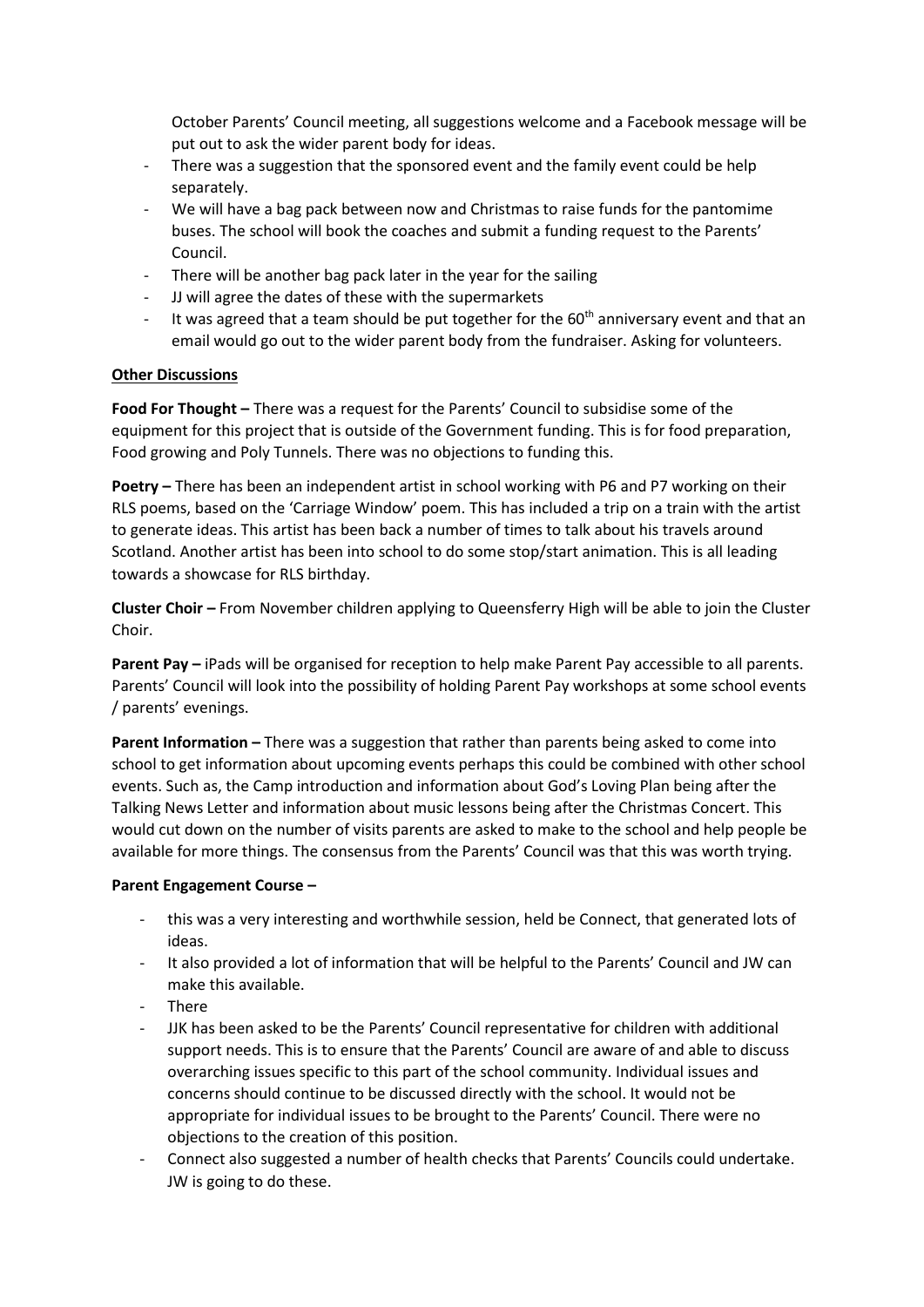## **Questions from the Parent Body**

## **How has the situation been resolved regarding the seating arrangements in the P6 classroom?**

- The seating arrangements vary throughout the day, this includes the bean bags, iPad area, tables use of textbooks, they go through to P7 for literacy and they have PE.
- There is a maximum of 20 minute periods in any one area then they rotate.
- Once The Studio is finished P6 and P7 will be able to use this for things like art.
- It was also pointed out during the discussion that there is not enough space for the P6s to hang up their coats. This was agreed and will be looked into.

# **A parent has asked if it is possible for the school to supply headphones / earphones if they are required to use the IT facilities as there is a cost implication?**

This is not a requirement, headphones can be brought in if a child wishes to use them. There have been headphones in the past but as time goes on they tend to get lost. GO will look into a funding request for this.

**It has been asked if the school cleaners could be requested to do a more thorough deep clean? Areas of concern include interiors of the windows, cobwebs in the front porch, P6 window sill, high window next to Mrs W office – very dirty, Foyer and the St Margaret's rug.** 

These concerns have been passed on to the facilities manager. There have been exceptional circumstances at the beginning if this term and the cleaners are working hard to keep the school in order.

## **A further question about the cleanliness of the new classrooms – floors dirty and ongoing work.**

- Contractors will do a thorough deep clean once all the works are completed

# **Is Mr O'Connor going to be the permanent replacement while Mrs Westacott is off on adoption leave?**

- Council procedures need to be followed in regard to Mrs Westacott's replacement. Mr O'Conner will be acting head until interviews are carried out for an internal council secondee to take up the position.

# **Is there going to be a permanent replacement teacher for Mr O'Connor while he is standing in as acting head? How is this going to impact the P6 and P7's?**

Yes, this will be advertised as a fixed term contract. While this is being organised, there is an excellent pool of teachers the school can call upon.

# **What is the current situation with the PSA's? Have the current vacancies been filled and how are staff hours being allocated?**

- A permanent fulltime PSA and a temporary part time PSA (mornings) have been appointed and will start imminently. It is up to the school's discretion how their hours are allocated.

# **Has a replacement been found for Mrs Blackie? What are the alternative contact arrangements if there are no staff to do this?**

- Interviews for this post have been conducted and while we wait for the successful candidate to take up their post the office will be manned.

# **Why are the children watching a lot of DVD's in class time and how does this support their learning?**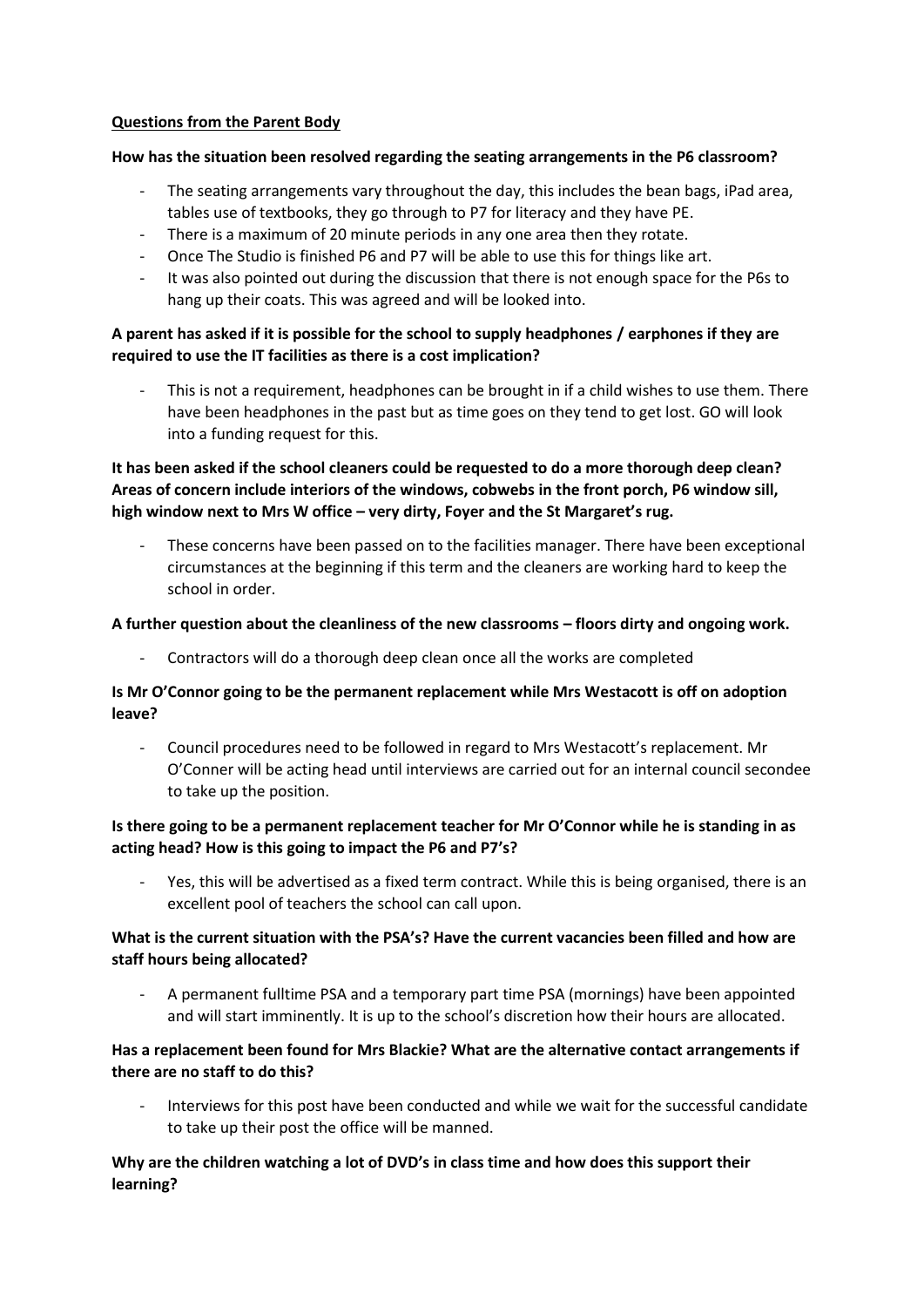- There have been DVDs for a number of reasons. There have been unusual circumstances with the delays to completion of the school building and DVDs have been allowed to enable teachers to organise classrooms and get learning started ASAP. DVDs were also watched as house treats, the Houses voted on what they wanted as their house treats and chose DVDs.

## **What were the prizes for the Houses competition and how was this decided?**

The P7s surveyed the different houses and they voted for their own prizes. These wouldn't usually be all at the same time, normally one house a term.

# **How many PSA's are providing cover in the playground during breaks and lunchtimes as there have been numerous incidents in the playground reported?**

- There are usually 3 PSAs out at lunch and break time, if there are less Mrs Westacott would cover this. There were 2 PSAs off at the beginning of term and Mrs Westacott covered this to allow other PSAs to get their lunch. The school contained the children in one part of the playground during the works.

### **Has there been any update regarding the stairs accessing the playground?**

The stairs have now been assessed as unsafe and the Facilities Manager is organising the work needed to address this.

# **Is it possible to start a payment plan in P6 for P7 school camp to allow parents a longer period of time to pay … perhaps starting at Easter? Some parents feel £70 in one month is a lot of money.**

It was agreed that this was a good idea and the school will look into facilitating it.

## **AOB**

- **Communication –** Could the school please give more notice about events that are coming up to enable people to plan and budget. This includes St Augustine's events. This will be fed back to St Augustine's.
- High School Meeting Is there a Queensferry High meeting on 29<sup>th</sup> January? This will be looked into.

**The next parent Council meeting is Wednesday 24th October – 6.30 pm**

### **ACTION SUMMARY**

| <b>Action</b>                                  | Owner     | Date Due              |
|------------------------------------------------|-----------|-----------------------|
| Send GO copy of the data protection policy     | JW        | ASAP                  |
| PC table at parents evenings to collect info   | All PC    | For parents' evenings |
| from parents about what they might be able to  |           |                       |
| help with at school                            |           |                       |
| Parents Council to organise teas and coffees   | All PC    | 08/11/18              |
| for Family Learning Morning from 8.50          |           |                       |
| Teas and coffees for nursery open day          | All PC    |                       |
| Check with Business Manger how many lets PC    | <b>KW</b> |                       |
| are entitled to                                |           |                       |
| Survey children about what they would like for | <b>KW</b> | Done                  |
| Halloween                                      |           |                       |
| Set dates for bag packs with supermarkets      | IJ        |                       |